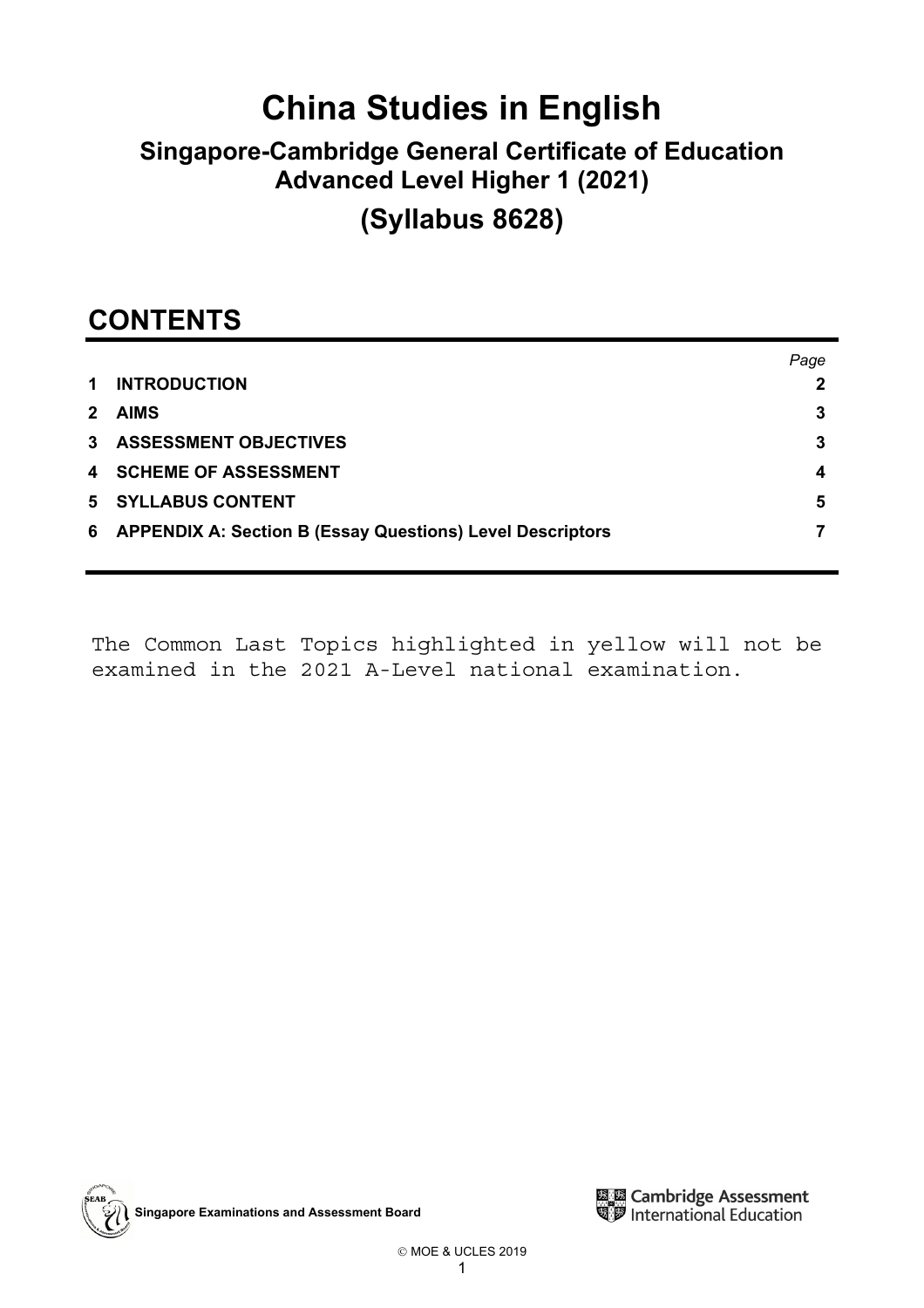### **1 INTRODUCTION**

China Studies focuses on the transformation of China since 1978 and its future. It allows students to develop the relevant knowledge and critical thinking skills to pursue a holistic understanding of contemporary China and to be cognisant of larger global trends. In the long run, it seeks to enable students to potentially contribute in their own capacity to further Singapore-China interactions. To this end, the China Studies curriculum seeks to achieve the following student outcomes:

- (a) a person who is 'China-conversant', where the student will be knowledgeable of the developments in China and sensitive to the thoughts and behaviour of the people of China;
- (b) a person who practises critical thinking, where the student will exercise sound reasoning through considering different perspectives and the use of evidence; and
- (c) a person who is globally aware, where the student will possess an awareness of global issues and trends through the study of China's relations with other countries and its growth as a regional and global power.



### **FEATURES OF THE CURRICULUM**

### *The Issues-based Approach*

The issues-based approach provides focus for the discussion of the developments in contemporary China. It supports and offers opportunities for constructivist teaching and learning as the study of issues will provide students with a way to thoughtfully consider how individuals and institutions in a society interact and relate to each other, and give them a meaningful way of using knowledge from relevant sources. It also requires students to utilise critical thinking skills such as reflective thinking and drawing conclusions through analysing different sources of information.

### *Two Issues*

The two issues (state-society relations in China and China as a global power) serve to guide discourse in the key knowledge dimensions in China Studies which involves politics, society, economy and international relations. The connections across the dimensions are made through the issues so that students are aware of the inter-relationships between the dimensions in shaping China's development.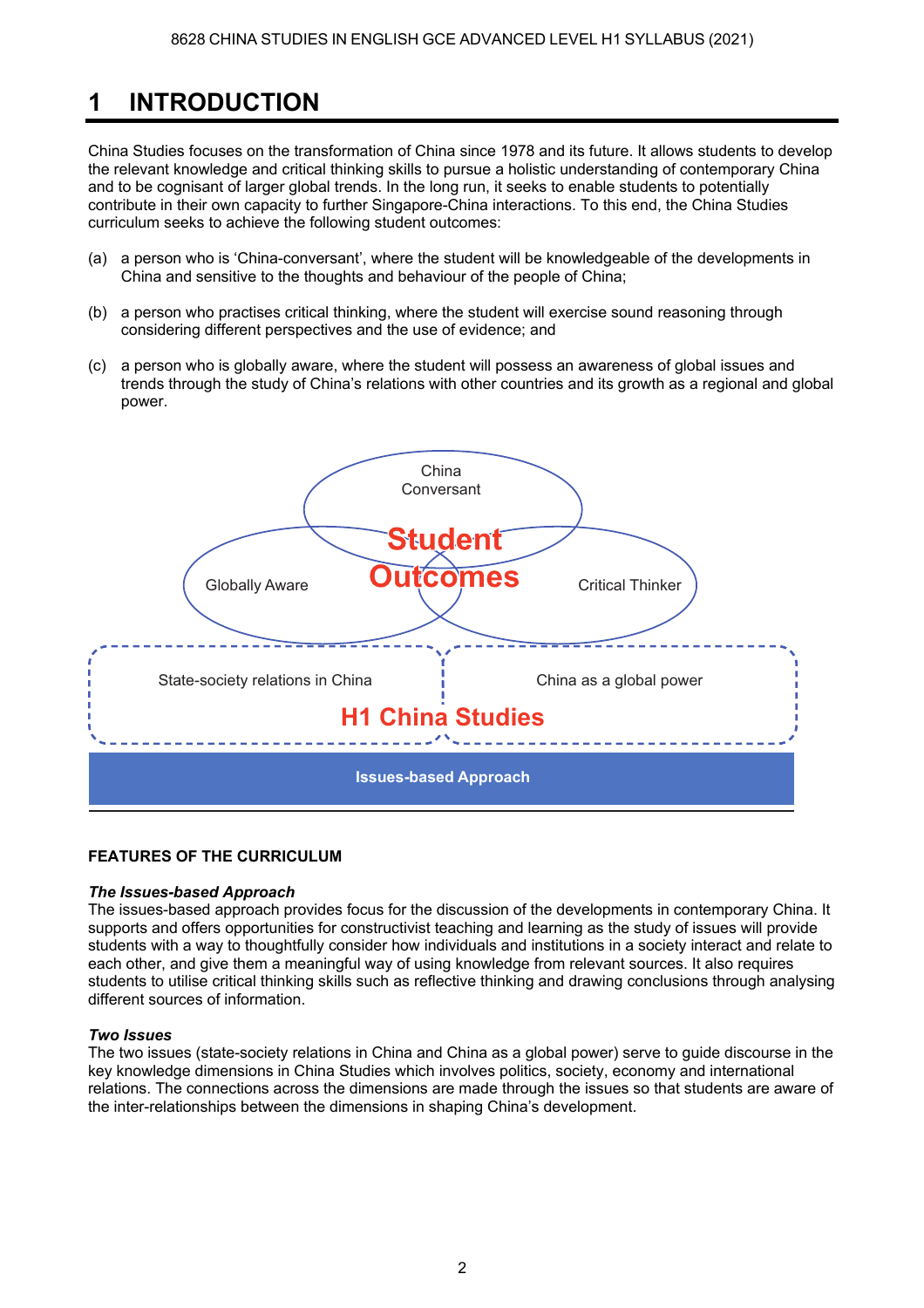### 8628 CHINA STUDIES IN ENGLISH GCE ADVANCED LEVEL H1 SYLLABUS (2021)

#### *21st Century Competencies*

The H1 China Studies in English curriculum is aligned to the 21st Century Competencies framework. Through issues-based learning, students will acquire knowledge of contemporary China while developing 21st century competencies in a constructivist setting. For instance, in examining key issues facing China's transformation, students will continuously engage in critical questions of why China has formulated certain policies or undertaken certain actions. They will also examine how these in turn impact China's economic development and her role in the international arena as a potential great power. In this regard, students understanding of contemporary China will be undergirded by their ability to study the dynamic interrelationships across China's economy, politics, society and international relations (civic literacy, global awareness and cross-cultural skills). The discussion of the different issues in the classroom (communication, collaboration, and information skills) will serve as a platform to develop analytical and evaluative skills (critical and inventive thinking).

### **2 AIMS**

- H1 China Studies aims to enable students to understand China's transformation and its future by:
- (a) examining the key issues of state-society relations and international relations in contemporary China;
- (b) developing skills in evaluating multiple perspectives to arrive at an informed judgement of issues; and
- (c) developing an awareness of and interest in developments in China and its interactions with the world.

### **3 ASSESSMENT OBJECTIVES**

Candidates are expected to:

#### **AO1: Knowledge**

demonstrate knowledge of issues in contemporary China

#### **AO2: Analysis and Evaluation of Issues**

- critically examine issues and developments
- analyse and evaluate different perspectives
- construct coherent and substantiated arguments
- make judgements and reach conclusions based on reasoned consideration of issues

#### **AO3: Interpretation and Evaluation of Information**

- interpret, analyse and evaluate information from a range of sources
- postulate outcomes and developments based on information
- justify opinions and recommendations
- make judgements and reach conclusions based on reasoned consideration of information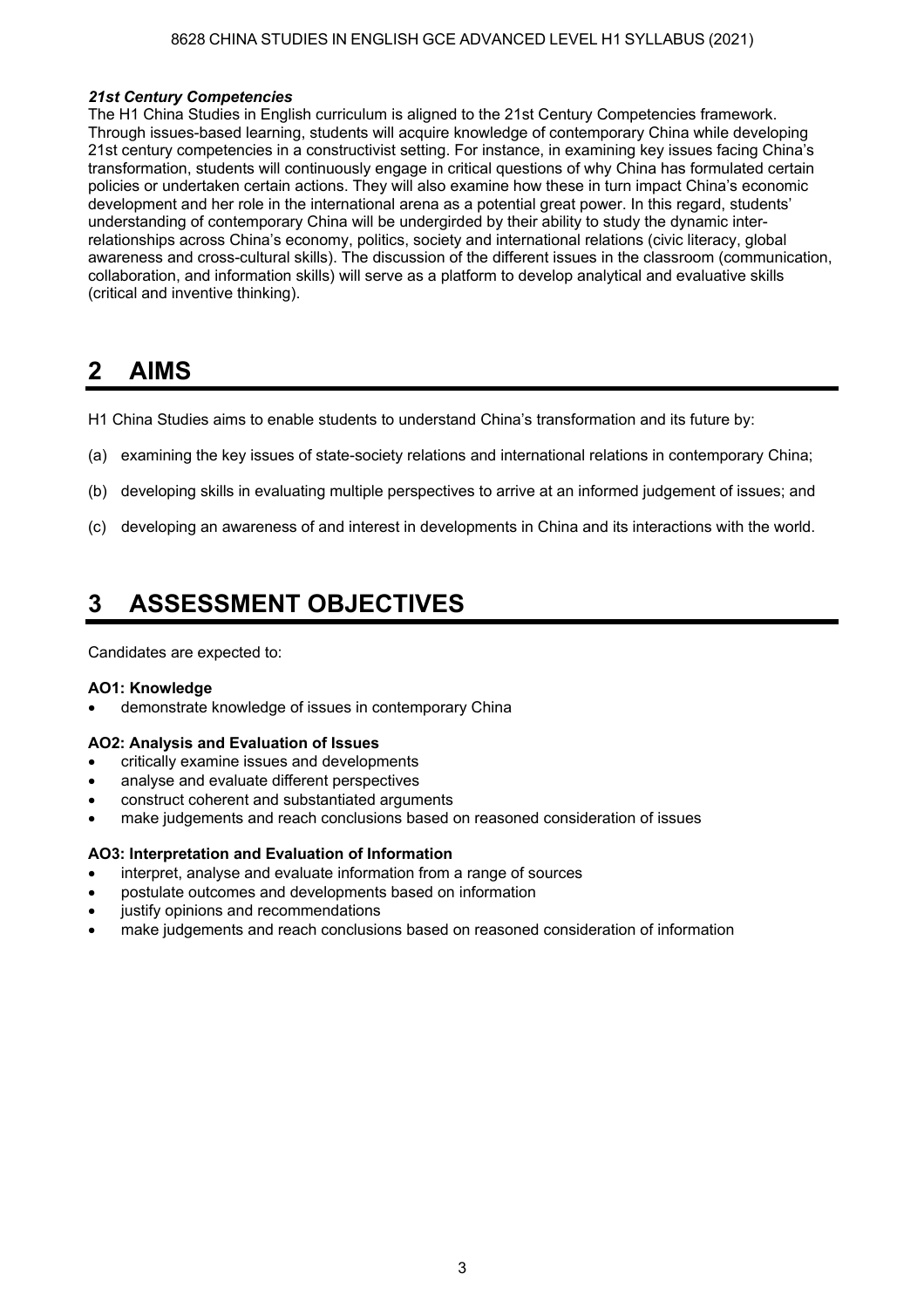### **4 SCHEME OF ASSESSMENT**

### **4.1 ASSESSMENT MODE**

The assessment comprises one written examination paper. The paper will consist of two sections: Section A (Case Study) and Section B (Essay Questions).

### **4.2 SPECIFICATION GRID**

| <b>Section</b>                       | <b>Description</b>                                                                                                                                                    | <b>Assessment</b><br><b>Objective</b> | <b>Marks</b> | Overall<br>weighting | <b>Duration</b> |
|--------------------------------------|-----------------------------------------------------------------------------------------------------------------------------------------------------------------------|---------------------------------------|--------------|----------------------|-----------------|
| A<br>(Case Study)                    | Candidates answer the compulsory<br>case study comprising three<br>sub-questions.                                                                                     | $AO1 + AO2 +$<br>AO <sub>3</sub>      | 30 marks     | 37.5%                | 3 hours         |
| <sub>B</sub><br>(Essay<br>Questions) | Candidates answer two essay<br>questions.<br>Answer 1 out of 2 questions on<br>$\bullet$<br>Key Issue 1<br>Answer 1 out of 2 questions on<br>$\bullet$<br>Key Issue 2 | $AO1 + AO2$                           | 50 marks     | 62.5%                |                 |

Note: AO1 forms part of testing of AO2 and AO3

### **4.3 DESCRIPTION OF COMPONENTS**

### **4.3.1 SECTION A (CASE STUDY)**

The Case Study will consist of a collection of material, containing three to four sources and no more than 3 A4 pages in length, on any one of the two key issues in the syllabus content. The given material will provide different perspectives and opinions. It will include both text and nontext sources (e.g. maps, pictures, photos and statistics) but the interpretation of these sources will not require specialised knowledge of a particular discipline. The Case Study will require candidates to interpret, analyse and evaluate the given material, and make postulations on outcomes and developments based on the given information.

The Case Study questions will be assessed using the Levels of Response Mark Scheme (LORMS). LORMS involves qualitative judgements and awards marks according to the level of skill or understanding in the answer. The mark scheme will be specific to the target objective of the question set. There will be different levels of skill or understanding, in relation to the target objective, demonstrated by the candidates in their answers. The mark scheme will thus be question-specific.

### **4.3.2 SECTION B (ESSAY QUESTIONS)**

Candidates are required to show depth of understanding of issues and evidence of reading in their answers. The answers should demonstrate critical thinking skills such as the ability to interpret and evaluate different points of view and to present thoughtful and analytical arguments. Candidates are required to answer the essay questions in continuous prose.

The essay questions will be assessed using holistic level descriptors. The assessment involves qualitative rather than quantitative evaluation. Judgements on the appropriate band of each essay assessed will be based on the principle of 'best fit' determined by the descriptions within each band which has several assessment criteria.

For details on the assessment criteria, please refer to Section B (Essay Questions) Level Descriptors in Appendix A.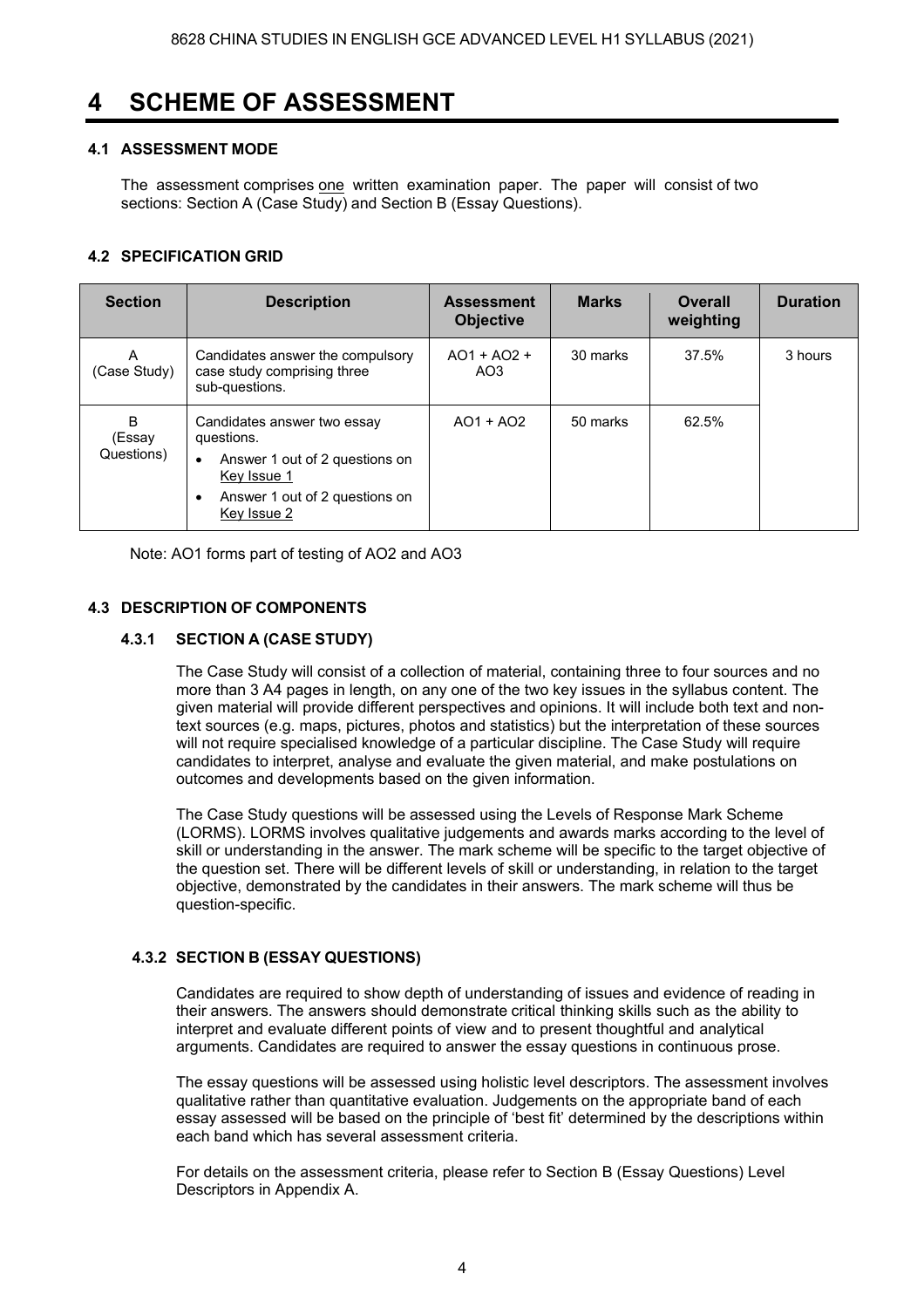### **5 SYLLABUS CONTENT**

The syllabus focuses on China's transformation since 1978 and its future and is grounded upon an examination of two key issues facing contemporary China. This syllabus frames two key issues as follows:

- State-society relations in China
- China as a global power

### **Key Issue 1 State-society relations in China**

With a huge population and an enormous one-party government that has been the prime mover of China's development, the influence of both society and state remains a key force in determining China's future progress as a country. Significantly, the domestic peace and stability required for China's sustained development hinges on the relationship and interaction between state and society. With Chinese society becoming more open and diversified, the state is adapting to new modes of governance in addressing the various social issues arising in the country. The relationship and interaction between state and society will be important indicators of China's domestic peace and stability.

Through the study of this issue, students will be able to discuss:

- The key societal changes in China due to its development
- The role of the Chinese state in society
- Social and political challenges created by China's development
- The effectiveness of the Chinese government in managing a changing society

### **Content Dimensions**

- Societal changes
	- Changing demographics
		- migration
		- ageing population
	- **Urbanisation**
	- o growth of cities
	- Growing affluence
		- the urban middle class
	- Pluralised society ○ income and regional disparity
- The Chinese state
	- One-party rule
		- Legitimising strategies
		- o importance of ideology
			- o performance-based legitimacy
- State-society interactions
	- Growing civil society
		- non-governmental Organisations (NGOs)
		- the internet
		- mass incidents
	- Social development and management
		- social welfare provisions
		- online supervision
		- public security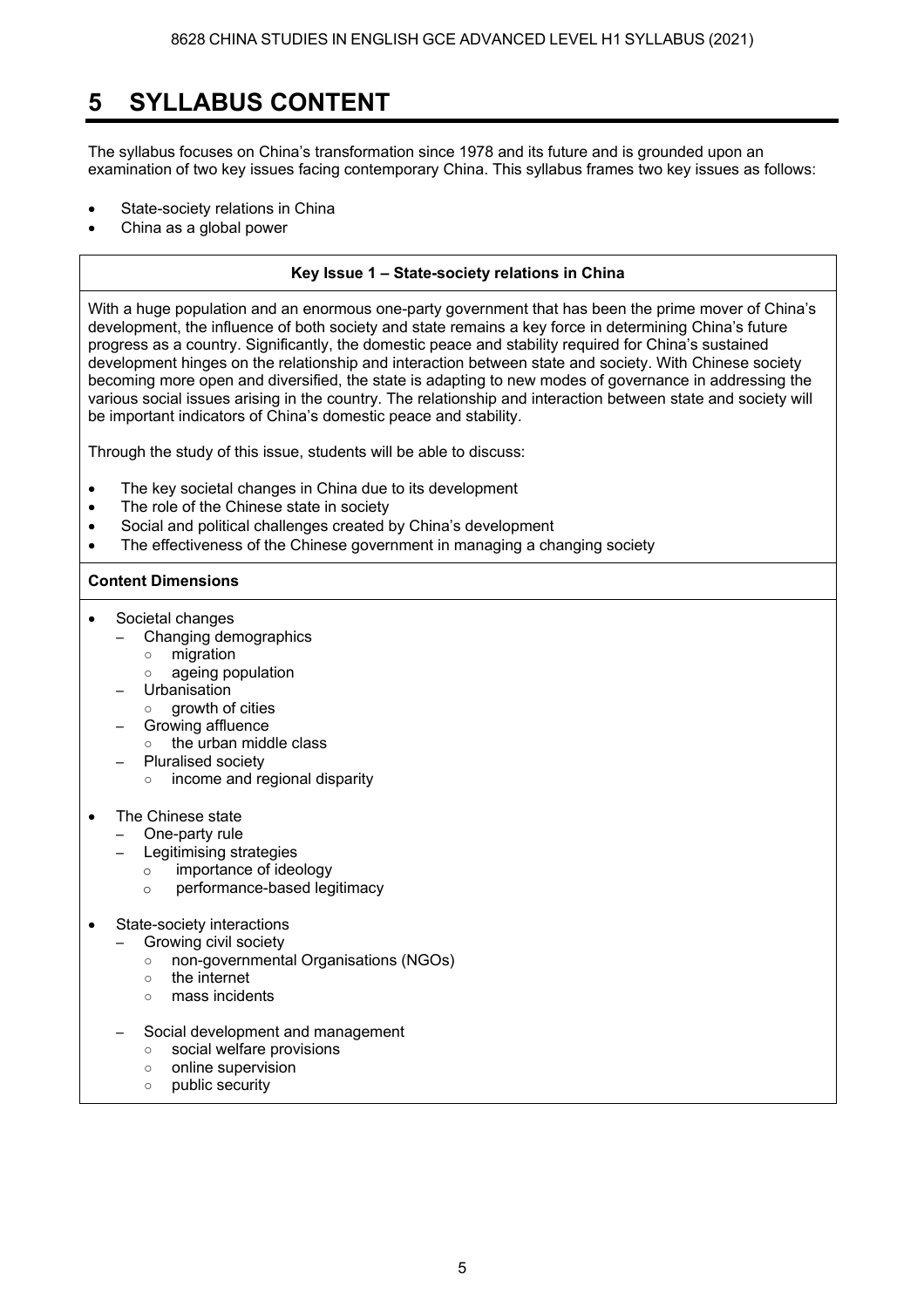### **Key Issue 2 China as a global power**

An ascendant China on the global stage has sparked debates about the opportunities and threats posed by China. While diplomacy has been used by the Chinese leadership to allay concerns over its more aggressive territorial claims and increased global presence, China has concomitantly safeguarded its national interests through policies that have been deemed contrary to China's "Peaceful Rise" claims. The study of the twin influences of domestic pressures and international norms that shape Chinese foreign policy would allow a better understanding of this dichotomy in the way China manages its external relations.

Through the study of this issue, students will be able to discuss:

- The factors contributing to China's foreign policy goals
- China's evolving role in global affairs
- The challenges and opportunities facing China in its relations with the United States and Japan
- China's effectiveness in pursuing its foreign policy goals

### **Content Dimensions**

- Factors influencing China's foreign policy goals
	- Guiding principles of China's international relations
		- National interests
	- Popular nationalism
- China as a global power
	- Involvement in international economic and political institutions
	- global economic stability
	- environment and climate change
	- international security
	- Aspects of China's growing power
	- military modernisation programme
	- soft power
- Challenges and opportunities facing China's bilateral relations
	- Sino-US relations: Co-operation and competition in Asia-Pacific
	- trade and investments<br>○ national security
	- national security
	- Sino-Japan relations
	- bilateral trade
	- historical controversies